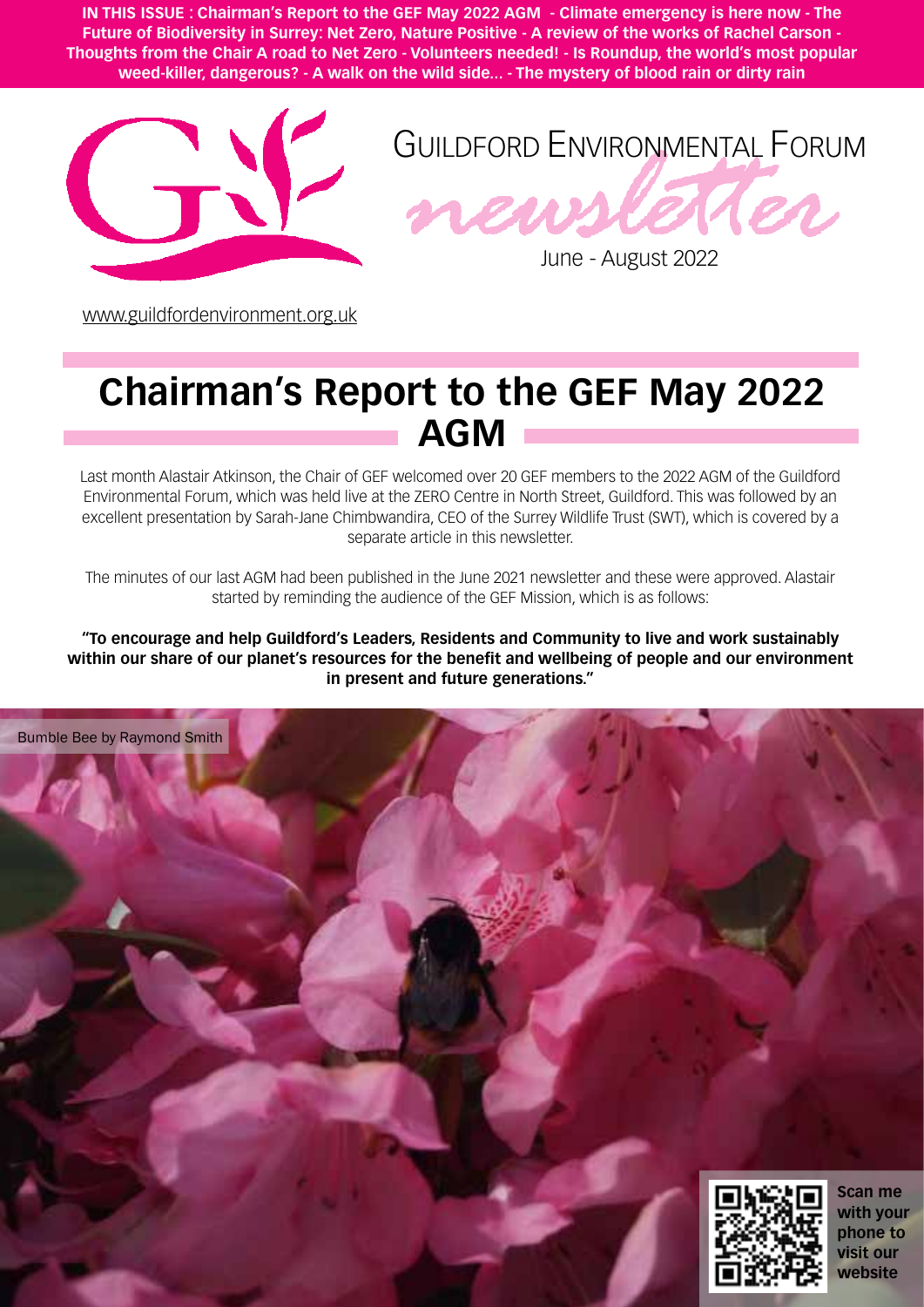# ...How do we do this? Through a programme of

campaigns, events and communications focused around three core areas:

- **• Cherish –** Working to protect and improve our natural environment
- **• Engage –** Engaging our local leaders and influencers to help them drive change
- **• Inform & inspire** Raising awareness of the issues and inspiring each individual to play their part

Alastair showed the below recent image from Paris, which summarises the urgency of the Climate Emergency that we all face.. **On Biodiversity, the team have been** 



### **particularly active over the last year as follows:**

- The team recognised the threat a year ago of the possible loss of a 37 acre rare chalk downland site to developers and supported the purchase of the site by a community group for over £1m. The Pewley Downs Project is now actively working with SWT to restore the site to meadows and public access for the next 500 years, with strong GEF representation on the management team.
- The successful campaign for Guildford to be a pesticide free town.
- Building the Rosamund Community Hub at the Garden site in Longdown Rd. Completion of this major project is planned later in 2022.
- Completed the construction of a much-improved Compost Loo and new Pond on the community garden site with the help of some 35 volunteers, who have also produced much amazing food for the community.
- Rolling out the swift home project with about 200 swifts homes installed across Guildford – many thanks to Sarah Davis and her team
- Designed and developed (together with SWT) the Biodiversity Action Map and Board – in Zero – which is attracting new volunteers for the many projects advertised.
- Developing a Guildford Biodiversity Partnership
- The successful Small Blue Butterfly project & Peregrine projects have advanced and continue to attract new volunteers.

Alastair went on to outline the plan for the future of the Climate Group, which can be summarised as follows:

- **• To restart meetings next month**
- **• To support and speed up the decarbonisation**
- **• To engage with GBC and Surrey to support the following.**  Net zero planning and delivery

Policy consultation Planning of major developments Car free day

- **• To engage with Surrey Climate Commission**
- **• To collaborate with other groups**
- **• Campaigns**  'What Could Good look like'
- **• Community Decarbonisation living lab style project**

#### **Membership**

Alastair reported that GEF membership had grown by 62 members since the AGM (accounting for the 30 members who havn't renewed memberships this year) in May 2021 despite the impact of COVID-19. GEF now have 370 members, compared with 142 some five years ago. The addition of 92 new members in the last year was a record for GEF.

#### **Accounts**

Adrian Thompson, Hon Treasurer, described how the General Fund (effectively the ongoing operations of GEF) had benefitted from the increased membership over recent years. He highlighted the following key points:

- Subscription income had increased by £940 last year to £2,865 and donation income was also higher at £544.
- Ongoing expenses had increased only slightly with higher newsletter and insurance costs and additionally GEF had incurred costs of £306 in respect of the successful Pesticide-Free Campaign and Under Restricted Funds, GEF had made the initial grants totalling £2,500 to Zero Carbon Guildford (fully financed by restricted donations from GEF members) and also encouraged members to support ZERO's critical crowdfund campaign. This had been crucial in enabling ZCG to secure the site of the Climate Emergency Centre in North Street. For more about ZERO, please see https://www. zerocarbonguildford.org/.
- Despite the extra expenses, the General Fund had shown an ongoing surplus in the year of £405, taking the General Fund to £5,030.
- The GEF Restricted Funds had shown a very large inflow into the Rosamund Community Hub project in 2021 of £16,285 and, despite delays (partly due to COVID-19) in the building of the hub, £5,855 had been spent in the last year and the balance of these grants was expected to be fully spent in the current year.
- New Restricted Funding had also been received this Spring, totalling nearly £3,000 for further projects at the Community garden and work is continuing at some pace to complete all these projects. Should anyone wish to volunteer for any of these projects or to have any of the accounts numbers clarified, Adrian invited current or future members to contact him at

adrian@lampcottage.net.

Adrian summarised by advising that the GEF Balance Sheet shows healthy reserves, which are needed to finance the significant projects at the Community Garden and the swift projects. GEF is thriving financially and growing despite the COVID crisis.

In conclusion the accounts were approved.

#### **Election of Executive Committee**

Alastair thanked all the members of the Executive Committee for their work over the last year. In particular he thanked the three members who were not re-standing for election, who were Caroline Scott, David Stokes and Richard Waters. Alastair then welcomed James Sinclair who had agreed to stand for election to the Executive Committee.

 The following were then duly elected to be the Executive Committee for the coming year and Alastair closed the meeting, thanking all those who had attended to enable the votes to be carried out.

#### **Alastair Atkinson - Chair**

#### **Keith Chesterton**

**Colin Cross**

#### **Helen Harris - Biodiversity and Rosamund Community Garden Chair**

#### **Sunethra Mendis**

**James Sinclair**

**Richard Seymour**

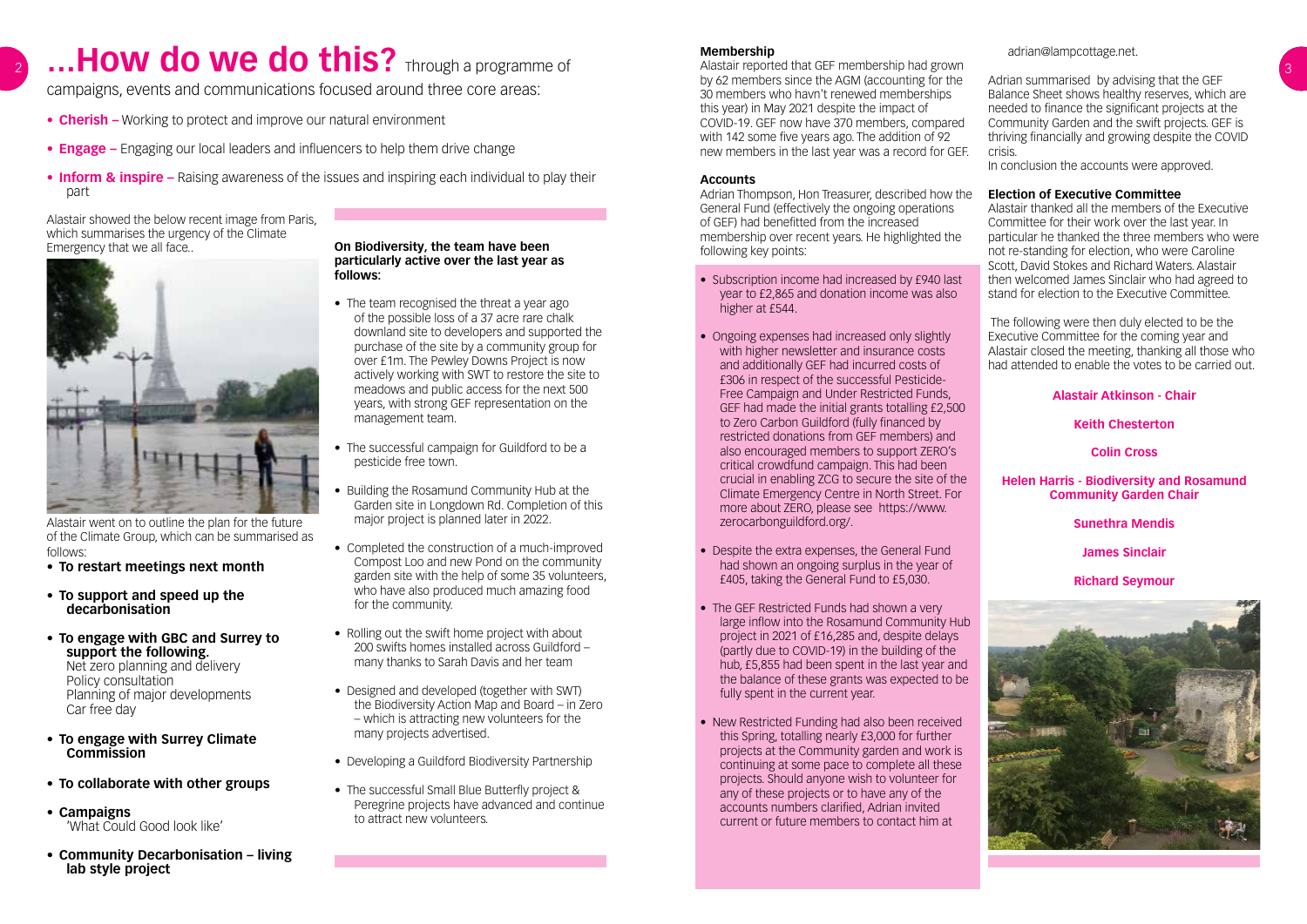### **Climate emergency is here now -** by John Bannister and the order of the and the of improvement **and mature trees capture The Stark Facts:**

Fig 1 shown below, taken from the Financial Times for 13.11.21, shows the historic global CO2 emissions rising steadily on the left-hand side from pre-industrial levels, up to 2020, the last year for which data was then available, followed by the sort of very steep decline in carbon emissions required if the world is to keep within an average atmospheric global heating of no more than 1.5 degrees C. 1.5C has been shown by the IPCC as the limit in global average temperature rise the planet can stand if it is to remain habitable avoiding even worse climate disasters than those we are already seeing. We are already at 1.2C global



heating and no sign we have turned the corner. The other thing 1.5C is intended to avoid is tipping points being exceeded where once reached nothing can be done to reverse the situation. One tipping point that shows signs of starting is melting of the permafrost around the Arctic with the release of methane trapped in the frozen ground. Methane bubbling to the surface is already visible.

I don't need to itemise all the kinds of disasters being seen across the globe today covered as they are every day in the media. The longer we wait to reduce global CO2 emissions the harder the task becomes and the steeper the downward net zero by 2050 line will have to be in Fig 1. So the reduction in CO2 required will have to take place at something like 15% per annum and continue at that rate for 10 or more years. Real hardship would result.

But the world seems stuck on business-as-usual with everyone enthusing about cars, kitchens,

flying, cruising, fossil fuel supplies and new homes. Here we are nearly halfway through 2022 and global emissions of CO2, methane, nitrous oxides, chlorinated hydrocarbons, etc are still rising. What can we possibly do? We can invest in new technology such as carbon capture and storage (CCS) – proposals are in the pipeline to make a start, but it may not be before 2027 before the major UK plants have been completed - and electrical heating on a very large scale but there is really no alternative but to radically change the way we buy and behave to get our carbon footprints way down. That is saying we have to completely stop doing anything that is nonessential. We share this responsibility in so many ways.

Prof Tim Jackson Economist and Ecologist at Surrey University has his own remarkable way of looking at things. In 2009 he did a calculation of the amount of CO2 that was emitted for every US\$1 of global GDP. In 1979 it was 1000g of CO2,

by 2009 through technical efficiency improvements it had fallen to 700g, but this rate of improvement is nothing like what is required if we are to stay within the 1.5C limit identified by the IPCC. To do that according to Tim Jackson we will have to to get down to a mere 3g of CO2 per unit of GDP if global growth continues at the present rate! Is this even possible in a managed way? It does show the enormity of the task we face if we are to avoid the worst predictions of global heating.

One message is clear - we have to stop our pursuit of endless growth on our finite planet and focus instead on saving ourselves and helping the poorest people on the planet to reach a decent living standard and at the same time cutting back spending on the well off.

Higher taxes on the rich has to be one part of the solution. Using cars as an example in my road where I've lived for 51 years there is currently one family with a Bentley, several with Teslas, Jaguars, Porches and Volvos galore, mostly SUV's, and some families with two cars. Like many families after the war we never had a car and we walked or cycled everywhere from Primary school onwards. So if you are looking for signs of people doing their utmost to hold down their emissions in the face of the threat of global heating right across the globe you won't find it in my road.

I have managed without a car for over 25 years and wouldn't want one if you gave it to me. Cars adversely affect the rest of us and the price paid for a car, for example, nowhere near covers all the externalities arising from their production.

Brazil accounted for more than 40 % of global primary forest loss in the tropics last year, fuelled by the demand for cattle ranching. This phenomenal rate of clearance is facilitated by the expansion of



roads across the Amazon. The Amazon rainforest is vital for the regulation of the world's climate and rainfall in particular. When the Amazon ceases to become a net oxygen emitter and flips to a net oxygen consumer is another of the tipping points I fear by not addressing global warming. And signs are the Amazon is right at this tipping point.

Trees: Planting trees is seen as one positive solution for global warming, but we must ask ourselves is this a winning formulae? I'm all in favour of trees and have planted many whips to create new hedgerows and plug existing ones to help wildlife. But as Fig 2 indicates trees have to reach a certain age before they start to take up significant amounts of carbon and have to reach an age of something like 150 years to reach peak carbon uptake. That is according to Treeconomics Ltd. as reported in the FT. What we have to take into account also is that we are tearing up our ancient, wonderful, highly biodiverse tropical rain forests in the Amazon, central Africa, Indonesia and elsewhere and I worry that are we creating a net loss of carbon absorbing trees globally. The UK and the rest of the world should avoid emulating the USA but be warned 95% of all British chicken reared for meat is produced in industrial units and there are also some 200 vast industrial farms in the UK producing pork. What keeps me going are people like Jonathon Porritt and his writings, Prof Tim Jackson, Greta Thunberg and the others motivating our young people, Caroline Lucas MP, the Centre of Alternative Technology and their Zero Carbon Britain work with local authorities, the Financial Times for their coverage of the environment and the arts, Energy4All for the renewable energy Co-operatives they have created, Satish Kumar and Resurgence, who like Caroline and Jonathon has kept going for many decades without deviating, and the people who are prepared to protest in public over the lack of progress, and the many others across the world who are committed to do something about global heating.

As this forest destruction is linked so closely with meat consumption you will recall the EAT-Lancet Commission on Food, Planet and Health published in 2019 which suggested that a sustainable diet would include no more than 98g of red meat, 203g of poultry and 156g of fish PER WEEK. The average US American consumes 653g of red meat, 1353g of poultry and 1307g of fish PER WEEK, which is just one reason why Americans have by far the biggest carbon footprint of any developed nation in the world.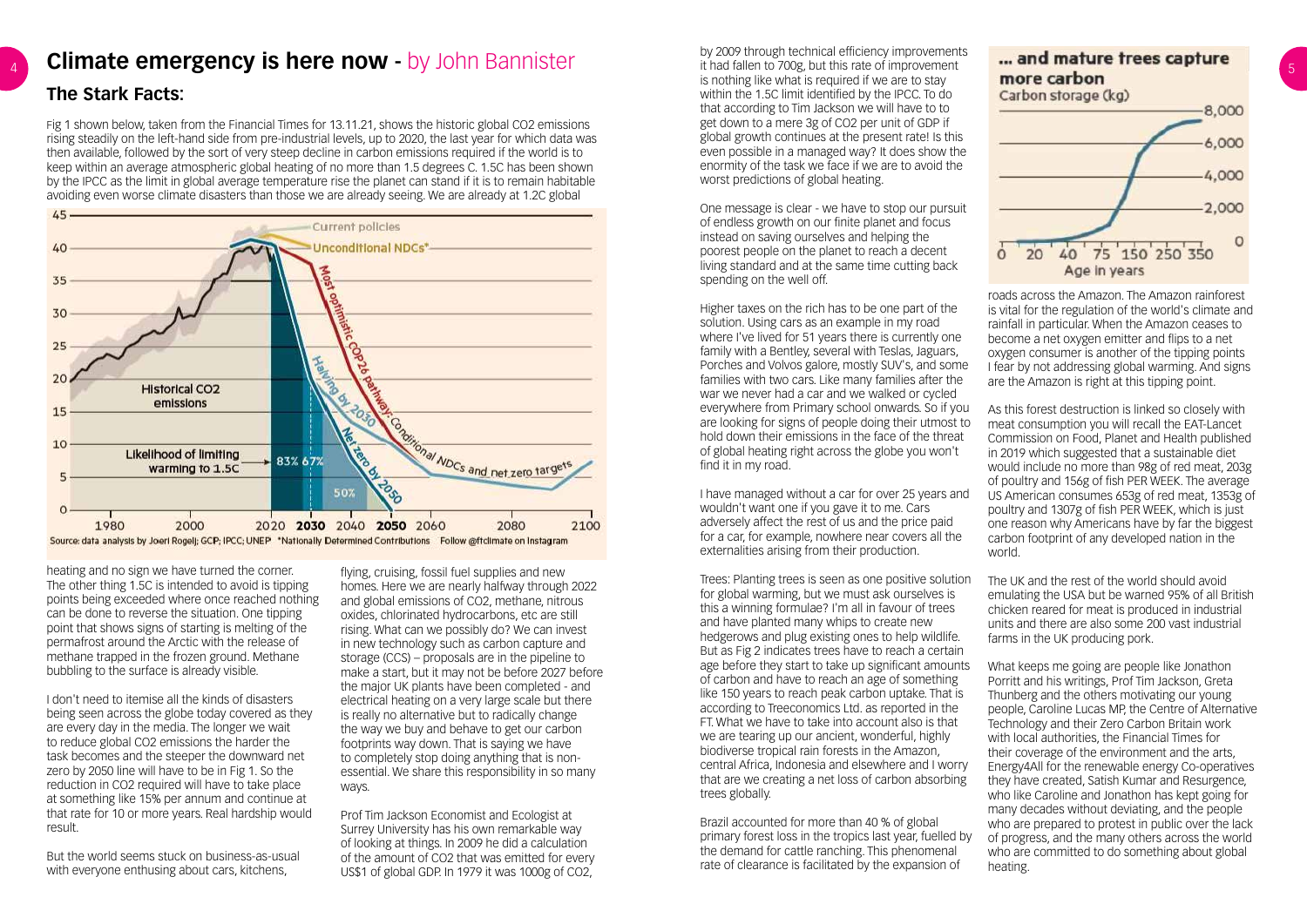6

Surrey is England's most wooded county, and our residents are blessed with many beautiful green spaces to explore and enjoy. We have a lot to gain from our 'natural capital' - all the elements of nature which directly or indirectly provide value to the human population. Unfortunately, in Surrey, as in the rest of the world, our 'natural capital' is being over-exploited and placed under so much pressure as to threaten it with total collapse.

Sarah Jane Chimbwandira, CEO of the Surrey Wildlife Trust, explains that lowering consumption and increasing the health of Surrey's nature can bring our 'natural capital' back above the critical threshold which is needed to support the survival of all species,



I have just been reading 'Lost Woods' a book of the essays and letters of Rachel Carson, famous author of 'Silent Spring', the conservation classic issued in 1962.

Carson was a marine biologist and author of three wonderful books about the sea. The first was 'Under the Sea Wind', a highly original book that told the story of the sea from the perspective of a sandpiper, a crab, a mackerel, an eel and several other animals.

Her imaginative stories from the animals' perspective provide a new perspective on our own lives. They are wonderfully written. Carson writes lyrically and poetically about her topic. Her other ocean books were 'The Sea Around Us', and 'The Edge of the Sea' - must reads for anyone who loves the sea and the sea shore. Carson

including humans. This is a huge task; currently Surrey residents consume 3 planets' worth of resources, higher than the national average of 2.5 planets' worth, and the SWT manage only 3% of the county's land.

Speaking at our Annual General Meeting, Sarah Jane explained to GEF members that while the SWT has approximately 100 members of staff, including their education centre in Nower Wood, real action for the local environment comes from community engagement and volunteer effort. This is why one of the SWT's key aims is to engage 1 in 4 Surrey residents in some kind of environmental action, campaigning through existing communities such as parish councils and schools, as well as organisations

like GEF and Zero Carbon Guildford. They run a number of projects for volunteers to get involved in real restorative work, such as hedgerow building and river water testing. There are currently a number of barriers to community involvement in Surrey, as only 23% of residents have access to a green space within walking distance. This is a particular problem, Sarah Jane points out, for young people, who are often very enthusiastic about the environment but simply unable to attend events or projects due to travel restrictions.

Of that 3% of county land which the SWT manage, Sarah Jane stressed the importance of wetlands and other waterways for carbon storage and future sequestering, such as the Cranleigh Waters Community River Project - areas which she explains are often overlooked for environmental repair, in favour of more well-known environments like forests. The SWT do a lot of research into the economics of climate change and repair, as they know that it will most likely be economic factors which drive real change. A 2019 Eldon Trust survey found that 75% of respondents looked to business leaders to drive change over political or community leaders. Chobham Common provides £934,000 in annual revenue from its 322,000 visitors, while simultaneously storing 141k tonnes of carbon and sequestering a further 3,698 tonnes each year. Economically, Sarah Jane explains, it is clear that while the cost of repairing our natural environment and restoring our 'natural capital' is high, the costs of failing to do so will be far higher, as we lose the huge - and free - benefits to human health, infrastructure and resources that come from our environment.

Looking to the future, one of SWT's key goals is to increase the total area of 'connected land supporting nature' - that is, not necessarily SWT-managed land, but all land in Surrey that is protected and managed for the benefit of nature - to 30% by 2030. This increase would greatly improve our ability to meet the 'natural capital' threshold, allowing our natural environment to recover and provide us with everything we need without having to destroy it in the process. When asked about re-wilding, a method for restoring natural spaces which is becoming increasingly popular across the UK, Sarah Jane clarified that Surrey is not the ideal candidate for

> loved the sea and its life and was keen to convey that love to a wide audience eager for knowledge about the 72% of our planet's surface and its mysterious life. She was a latter-day Thoreau, but with an oceanic bent. She sparked a global interest in conservation, attempting in her own way to address public ignorance and public apathy through tales of the magic of the sea and its denizens.

> "There has never been a greater need than there is today" she wrote "for the reporter and interpreter of the natural world....The more clearly we can focus our attention on the wonders and the realities of the universe about us, the less taste we shall have for the destruction of the human race". That

was written in 1952 at the height of the Cold War, but she was also extremely aware of and sensitive to the immense damage that our greedy activities were doing to our planet and its life - a thread that runs throughout her writings and is especially prominent in 'Silent Spring' the tale of how the mindless use of DDT was thinning egg shells and contributing to a serious decline in America's bird population.

Her work is just as germane today as it was when she was writing in the 1940's, 50's and early 60's. 'Lost Woods' was published in paperback by Canongate in 2022.

re-wilding as it is too small. Instead, the SWT prefer to focus on optimising each individual area for biodiversity, by whichever method is most suitable.

In terms of action from GEF members, Sarah Jane asked us to sign the petition on the SWT website titled 'Demand Better for Nature', which is asking the government to reconsider its current nature recovery plan, a plan which is so conservative in its planned implementation as to actually result in less nature in England in 20 years time than we currently have. She also recommended that all members demand our pension providers seek high standards in biodiversity net gains.

In Surrey, a huge amount of the natural land is private, and ultimately inaccessible to the SWT. This is why the charity put so much focus into campaigns such as No Mow May, to encourage residents to manage their gardens in the way which is best for biodiversity. If you have a garden or are involved in the management of a private green space, try visiting the Surrey Wildlife Trust website to discover tips and advice on how best to manage it in line with their biodiversity and climate repair goals.

#### **Write up by Isabel Davies**



### **A review of the works of Rachel Carson by Colin Summerhayes**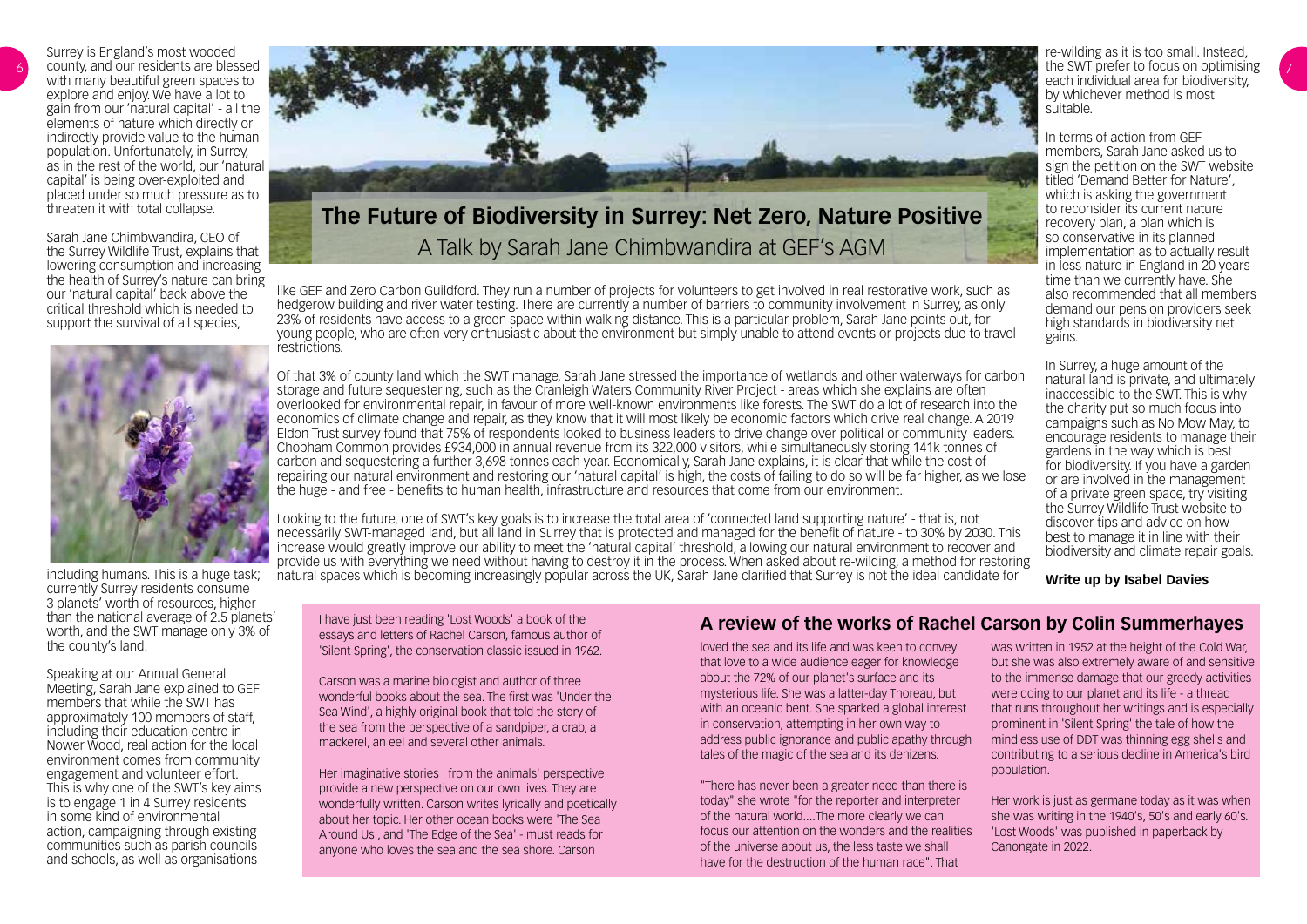# needed!

# Could you help to support two new growing projects in Guildford?

The Guildford Environment Forum is a Surrey based organisation with a 28 year history in Guildford, which works closely with ZERO in Guildford. We work to make our community a more sustainable place by educating, informing, cutting energy use, reducing ecological footprints, helping wildlife and tackling climate change. We also run various hands-on projects that take action on the environment within our local community. To find out more about our work to date, please visit

#### 

We are looking for further volunteers, who would be available typically for about 2 to 3 hours a week and are passionate about our natural environment and community work. In this way you would be contributing significantly towards raising the profile of our work with the aim of reaching out to more residents in Guildford. The roles that we have currently are...

#### [guildfordenvironment.org.uk](http://guildfordenvironment.org.uk).

**Community Fridge Volunteers,** based in the ZERO Climate Emergency Centre and joining a team of #volunteers led by Julie Dickson collecting surplus food from supermarkets locally and give the food out to the public for free from the Zero premises.

The Community Fridge is open on Tuesdays and Thursdays – so we are looking for help on those two mornings: collectors with cars for about one hour of work between 9 and 10am and for volunteers to work inside Zero weighing and displaying the food for about 1½ hours work between 9:45am and 11:15am. We can reimburse fuel expenses and provide basic training in food hygiene and handling.

Across Guildford, Sarah Davis has established a hugely successful team who are building nest boxes to save our declining swifts. Their homes are being lost to modern building practices and loss of insect populations. Swifts have been visiting Surrey for thousands of years but have declined hugely over recent years.

Sarah is in need of a **Swift Project Volunteer** to set

up and run a facebook page with news and information (Sarah can provide the news), producing leaflets, creating a display in ZERO, and building a seasonal team to monitor swift sightings and box uptake in and around Guildford, creating a database of that information. If you have a few hours a week to spare to help Sarah, please contact Sarah at swift2saveswifts@gmail.com

We are also in need of a **Newsletter Editor,** who would take over or help the production of our quarterly newsletter. Anyone looking to build design experience would be especially welcome

These are volunteer roles but expenses will be covered. More detailed information on each role is available. If you are interested and able to volunteer for GEF in any one of the above capacities then please do get in touch

# Volunteers







# <sup>8</sup> Thoughts from the Chair **A road to Net Zero**



It's all too easy to have a feeling of impending doom when watching the news, or reading reports about climate change. I still remember the headlines in the paper after the last IPCC report in April, 'Now or never if the world is to stave off climate disaster' [\(www.ipcc.ch\)](http://(www.ipcc.ch)).

**So why am I still positive about the future?** Honestly, I don't think we have a choice. Martin Luther King once said, "Even if I knew that tomorrow the world would go to pieces, I would still plant an apple tree." We will continue to support the Council in making the right choices, and in going faster along its journey, by supporting the residents of Guildford to do their bit and plant their own apple tree.

Reports like these often ignite a feeling of helplessness and a lack of agency, as the problems seems too large and our individual contributions too small. As a reaction too many people respond to the climate crisis by looking to technology and consumer decisions. According to this line of thinking, we have to change only a little about ourselves; instead, we'll need better, more climate-friendly gadgets.

Don't get me wrong - I'm as worried as the next person about the severity of the situation and fully understand the challenge of the task ahead of us, but **I feel it's important to look how far have we come and where we started, whilst being cognisant of the road left to travel**.

I count our membership as those who are environmentally enlightened and believe in the wider cause, but it's worth reminding ourselves that the majority of us have lived almost our entire lives in a culture with values that are increasingly at odds with what we now understand to be a sustainable world. Think back to where we have come from in just a few years…a world in which the science was regularly challenged, not necessarily because people disagreed with it, but rather because it challenged the societal cultures and values which they held precious.

There is a parallel with Covid-19, a global threat which has affected every one of us slightly differently, and which has left a lasting cultural impact on society. The journey to a decarbonised world will present similarly seismic changes for society, with every individual on a slightly different path. Culture is one of the hardest things to change and it can take a long time; time we do not have. We must accelerate the process.

**What can we do as individuals?** We can take charge of things we are in control of, think about how we can do things differently right now, and be honest with ourselves about whether these constitute baby steps or giant Olympic sprinter strides as we all go on this journey together.

To support this, we will be running a series of talks covering all aspects of this journey from carbon footprinting to "green marketing", as well as exploring how travelling differently can make a difference (e.g. start by missing one car journey /week) and we will be running a campaign to see how much carbon emissions we can collectively reduce.

Our local institutions are changing: Surrey County and Guildford Borough Council are putting carbon reduction plans in place, and our economic institutions are now being viewed through a decarbonisation lens with businesses and employers now being required to declare their carbon emissions which include those produced in their supply chain.

**Alistair Atikinson - GEF Chair**

####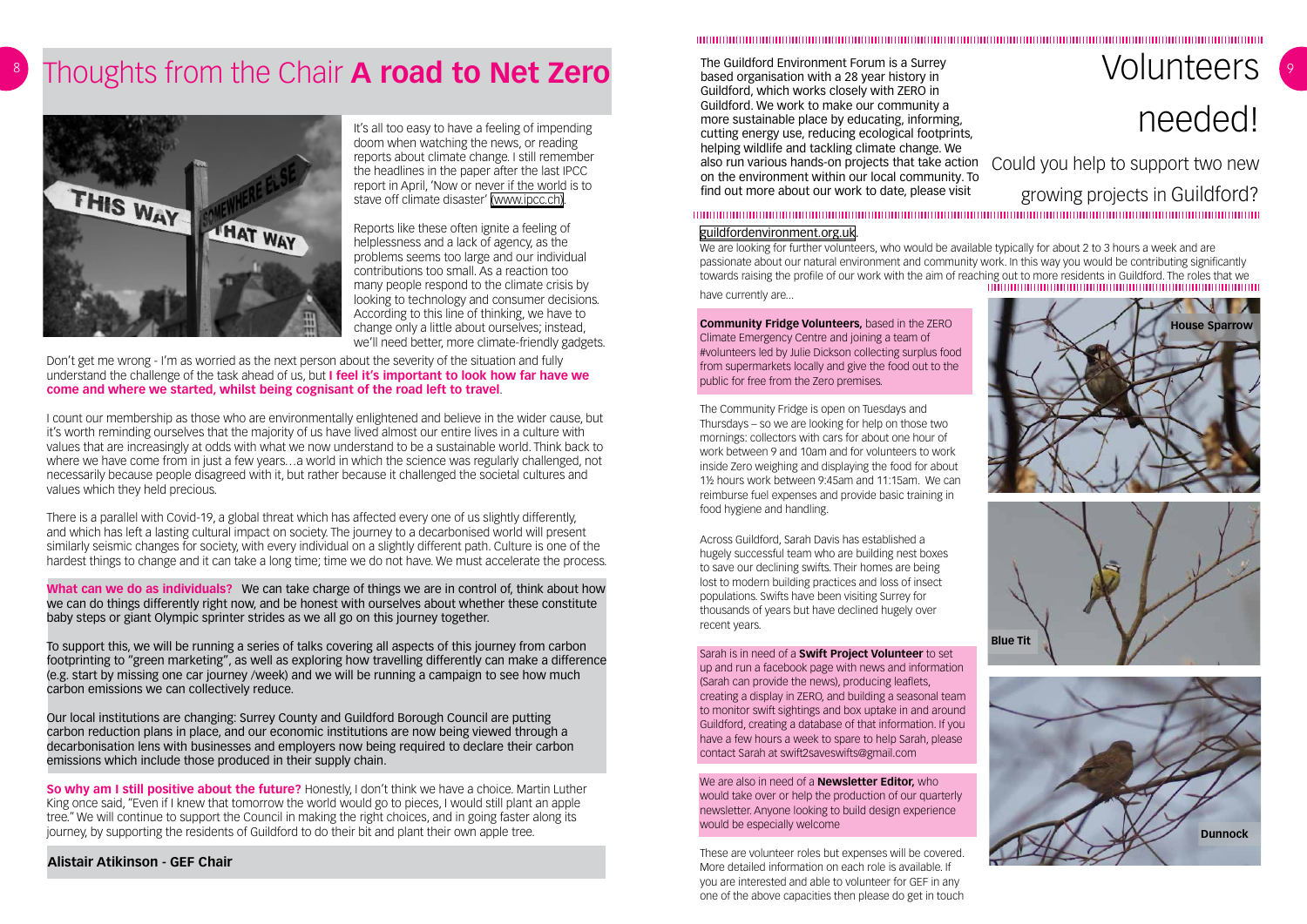Visit any garden centre and you are sure to walk past shelves stacked floor to ceiling with bright red plastic cans of Roundup, a weed-killer produced by the chemicals giant Monsanto. Roundup is a glyphosphate. Back in 2019, the Guardian reported that "In 2015, the International Agency for Research on Cancer (IARC) ruled that glyphosate – the active chemical within Roundup and many other popular weedkillers – was "probably carcinogenic". However, numerous other international agencies, including the European Chemical Agency and European Food Safety Authority (Efsa), continue to declare glyphosate as safe, and there are many scientific studies which have found no association with cancer. An estimated 6.1 billion kilos of glyphosate-based weedkillers were sprayed across gardens and fields worldwide between 2005 and 2014 (the most recent point at which data has been collected). That is more than any other herbicide, so understanding the true impact on human health is vital. This report is now 3 years old. Are there risks? During 2019, the Guardian reported that, "three US universities reported that individuals with particularly high exposures to glyphosate-based herbicides, for instance those spraying it, could have a 41% increased relative risk of developing non-Hodgkin lymphoma… [But] a two-decade-long analysis of data of nearly 45,000 farmworkers who applied glyphosate-based herbicides to their crops, conducted by the US National Institute of Health,

# **Is Roundup, the world's most popular weed-killer, dangerous?**



showed no association with non-Hodgkin lymphoma or overall cancer risk".

Even so, there is some evidence that glyphosphate residues on plants may adversely affect bees. Use of glyphosphate has now been banned in some European countries. And according to healthline.com "Glyphosate disrupts a pathway that is important for the friendly bacteria in the digestive system". However, healthline also reports that "Roundup contains more than just glyphosate. It also contains a lot of other ingredients, which help make it a potent weed killer

…. Several studies have actually found that Roundup is significantly more toxic to human cells than just glyphosate". Indeed, the Ecologycentre.org reports that "The surfactant ingredient in Roundup is more acutely toxic than glyphosate itself and the combination of the two is yet more toxic." You would know surfactants as something like soaps – they enable the glyphosphate to stick to plants. The Ecologycentre.org also reported that "Glyphosate is acutely toxic to fish and birds and can kill beneficial insects and soil organisms that maintain ecological balance."

Bearing all this in mind, French authorities banned the sale, distribution and use of Roundup 360 in early 2019 and announced that France would eliminate the use of glyphosphate by 2021 except in special circumstances where no alternative was available. They are not alone. On the Baum Hedland Law web site (https://www. baumhedlundlaw.com/toxic-tort-law/monsanto-rounduplawsuit/where-is-glyphosate-banned-/) is a list of 39 countries where the use of glyphosphates is banned or restricted. It also features a list of the UK boroughs and townships that have issued bans or restrictions on pesticides and herbicides, including glyphosate. These include Guildford. However, banning municipal usage still leaves the door open for widespread use by consumers at home, who may not understand the issue.



Knowing what you now do, would you ever use Roundup again in your garden?

#### **By Dr Colin Summerhayes**



Scientists believe that the smallest dust particles can remain in the atmosphere for up to three weeks. There was also a slight lowering of surface temperatures as the incoming solar radiation was reflected away from the ground. The image above shows the dust particles on my car which illustrates the very fine nature of the dust. Two large supermarkets that import fruit and vegetables from Spain advised customers to wash these products well, before they consumed them as some were covered in dust. In addition window cleaners and car wash companies saw increased trade due to the ubiquitous distribution of the dust following the blood or orange rain event. There was also some localised disruption to air services, but this was limited. There are some impressive images of Saharan dust plumes at [independent.co.uk a](http://independent.co.uk )nd for those readers interested in unusual weather phenomena I would recommend Paul Simons' book on Weird Weather which is a compendium of strange weather events.

#### **By Richard Seymour**

Blood rain is defined as ' phenomena of reddish coloured rainfall, caused by dust particles that have been lifted up from arid areas and carried long distances by winds before being washed out in precipitation. Saharan red dust sometimes occurs as rainfall over parts of Europe, even as far north as Finland.' - Dictionary of Earth Sciences.

On the 16th March 2022 there was an episode of blood rain linked with Storm Celia and associated fronts spreading from west to east across Southern England. Dust storms over North Africa moved Saharan dust 2 kms up into the atmosphere and with winds moving across Spain and France the dust was deposited with the precipitation over much of the country. The sky was tinted orange by the Saharan dust giving the local skyline an almost apocalyptic appearance. It is possible that the dust may have originated from the Bodélé depression, a dried lake bed in Northern Chad which is one of the most active sources of wind blown dust in the Sahara Desert.

The Bodélé depression is the lowest point in Chad and is 500 kms long and 160 kms wide so covers a large area which is exposed to winds blowing out of the region. As the dust was in low concentrations the impact on human health was limited, however, higher concentration of the dust can be detrimental to human health especially those who suffer from respiratory problems including asthma. The Sahara desert is a major generator of atmospheric dust and vast plumes of dust can blow out from North and West Africa even crossing the Atlantic Ocean to the Caribbean. Millions of tons can be moved and transported thousands of kilometres away.

# **The mystery of blood rain or dirty rain**



### **A walk on the wild side...**

In the spirit of biodiversity month and support of our own biodiversity projects this months photo theme was local wildlife. The pictures on the left and on the previous page were taken by GEF Member Raymond Smith.